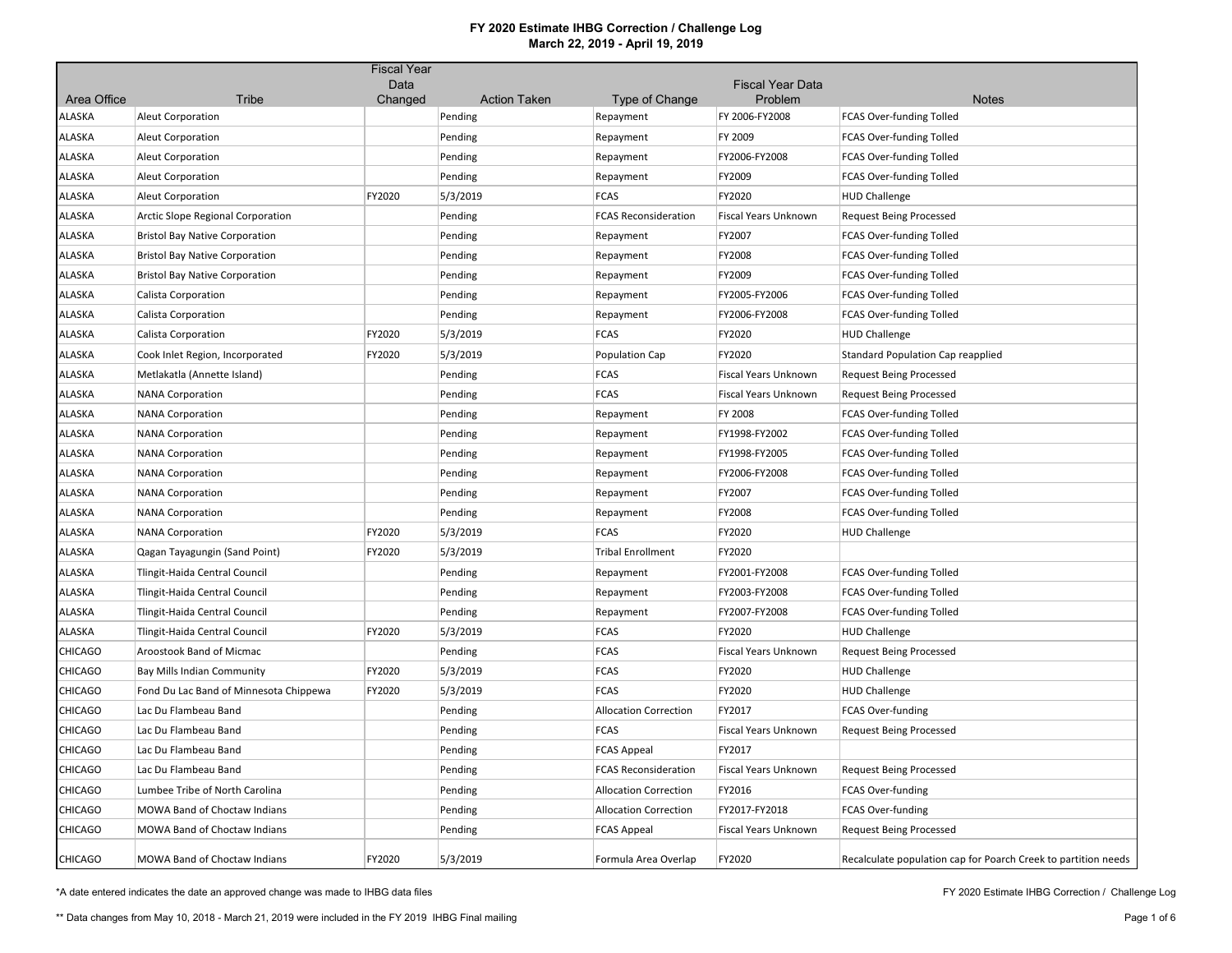|                        |                                                         | <b>Fiscal Year</b> |                                 |                               |                                  |                                                                |
|------------------------|---------------------------------------------------------|--------------------|---------------------------------|-------------------------------|----------------------------------|----------------------------------------------------------------|
|                        |                                                         | Data               |                                 |                               | <b>Fiscal Year Data</b>          |                                                                |
| Area Office<br>CHICAGO | Tribe<br>Passamaquoddy Indian Tribe                     | Changed<br>FY2020  | <b>Action Taken</b><br>5/3/2019 | Type of Change<br><b>FCAS</b> | Problem<br>FY2020                | <b>Notes</b><br><b>HUD Challenge</b>                           |
| <b>CHICAGO</b>         |                                                         |                    |                                 | <b>FCAS</b>                   |                                  |                                                                |
|                        | <b>Pleasant Point</b>                                   |                    | Pending                         |                               | Fiscal Years Unknown             | <b>Request Being Processed</b>                                 |
| <b>CHICAGO</b>         | Poarch Band of Creek Indians                            | FY2020             | 5/3/2019                        | Formula Area Overlap          | FY2020                           | Recalculate population cap for Poarch Creek to partition needs |
| CHICAGO                | Sault Ste. Marie Tribe                                  | FY2020             | 5/3/2019                        | <b>FCAS</b>                   | FY2020                           | <b>HUD Challenge</b>                                           |
| <b>CHICAGO</b>         | St. Regis Mohawk Tribe                                  |                    | Pending                         | <b>FCAS</b>                   | Fiscal Years Unknown             | <b>Request Being Processed</b>                                 |
| <b>CHICAGO</b>         | St. Regis Mohawk Tribe                                  | FY2020             | 5/3/2019                        | <b>FCAS</b>                   | FY2020                           | <b>HUD Challenge</b>                                           |
| CHICAGO                | White Earth Band of Minnesota Chippewa                  | FY2020             | 5/3/2019                        | <b>FCAS Conversion VASH</b>   | FY2020                           |                                                                |
| <b>DENVER</b>          | Assiniboine & Sioux Tribes of Ft. Peck                  |                    | No Change                       | <b>FCAS Correction</b>        | FY2014-FY2015                    |                                                                |
| <b>DENVER</b>          | Assiniboine & Sioux Tribes of Ft. Peck                  |                    | Pending                         | <b>FCAS Reconsideration</b>   | <b>Fiscal Years Unknown</b>      | <b>Request Being Processed</b>                                 |
| <b>DENVER</b>          | Assiniboine & Sioux Tribes of Ft. Peck                  |                    | Pending                         | Repayment                     | FY1998-FY2003                    | FCAS Over-funding Tolled                                       |
| <b>DENVER</b>          | Assiniboine & Sioux Tribes of Ft. Peck                  |                    | Pending                         | Repayment                     | FY2004-FY2005                    | FCAS Over-funding Tolled                                       |
| <b>DENVER</b>          | <b>Blackfeet Tribe</b>                                  |                    | Pending                         | Backfunding                   | FY1998-FY2000                    | Revised Formula Regulations Preamble                           |
| <b>DENVER</b>          | <b>Blackfeet Tribe</b>                                  |                    | Pending                         | Backfunding                   | FY2000                           | Revised Formula Regulations Preamble                           |
| <b>DENVER</b>          | <b>Blackfeet Tribe</b>                                  |                    | Pending                         | Repayment                     | FY1998-FY2002, FY2005,<br>FY2006 | <b>FCAS Over-funding Tolled</b>                                |
| <b>DENVER</b>          | <b>Blackfeet Tribe</b>                                  |                    | Pending                         | Repayment                     | FY2006-FY2007                    | <b>FCAS Over-funding Tolled</b>                                |
| <b>DENVER</b>          | <b>Blackfeet Tribe</b>                                  |                    | Pending                         | Repayment                     | FY2007-FY2008                    | FCAS Over-funding Tolled                                       |
| <b>DENVER</b>          | <b>Blackfeet Tribe</b>                                  |                    | Pending                         | Repayment                     | FY2009                           | FCAS Over-funding Tolled                                       |
| <b>DENVER</b>          | <b>Chevenne River Sioux</b>                             | FY2020             | 5/3/2019                        | <b>FCAS</b>                   | FY2020                           | <b>HUD Challenge</b>                                           |
| <b>DENVER</b>          | Chippewa Cree Indians of the Rocky Boy's<br>Reservation |                    | Pending                         | <b>FCAS</b>                   | Fiscal Years Unknown             | <b>Request Being Processed</b>                                 |
| <b>DENVER</b>          | Chippewa Cree Indians of the Rocky Boy's<br>Reservation |                    | Pending                         | Repayment                     | FY1998-FY2001                    | <b>FCAS Over-funding Tolled</b>                                |
| DENVER                 | Chippewa Cree Indians of the Rocky Boy's<br>Reservation |                    | Pending                         | <b>Tribal Enrollment</b>      | <b>Fiscal Years Unknown</b>      | <b>Request Being Processed</b>                                 |
| <b>DENVER</b>          | Crow Creek Sioux                                        | FY2020             | 5/3/2019                        | <b>FCAS</b>                   | FY2020                           | <b>HUD Challenge</b>                                           |
| <b>DENVER</b>          | Eastern Shoshone Tribe of the Wind River<br>Reservation |                    | Pending                         | <b>Allocation Correction</b>  | FY2017-FY2018                    | <b>FCAS Over-funding</b>                                       |
| <b>DENVER</b>          | Eastern Shoshone Tribe of the Wind River<br>Reservation |                    | Pending                         | <b>FCAS Appeal</b>            | Fiscal Years Unknown             | <b>Request Being Processed</b>                                 |
| <b>DENVER</b>          | Fort Belknap Indian Community                           |                    | Pending                         | <b>FCAS</b>                   | Fiscal Years Unknown             | Insufficient Information                                       |
| <b>DENVER</b>          | Fort Belknap Indian Community                           | FY2020             | 5/3/2019                        | <b>FCAS</b>                   | FY2020                           | <b>HUD Challenge</b>                                           |
| <b>DENVER</b>          | Lower Brule Sioux                                       |                    | Pending                         | Repayment                     | FY2006-FY2008                    | FCAS Over-funding Tolled                                       |
| DENVER                 | Oglala Lakota Sioux Tribe                               |                    | Pending                         | Repayment                     | FY2007-FY2008                    | FCAS Over-funding Tolled                                       |
| <b>DENVER</b>          | Rosebud Sioux                                           |                    | Pending                         | <b>Census Challenge</b>       | Fiscal Years Unknown             | <b>Request Being Processed</b>                                 |
| <b>DENVER</b>          | <b>Rosebud Sioux</b>                                    |                    | Pending                         | Repayment                     | FY1998-FY2003                    | <b>FCAS Over-funding Tolled</b>                                |
| <b>DENVER</b>          | Rosebud Sioux                                           |                    | Pending                         | Repayment                     | FY2006-FY2008                    | FCAS Over-funding Tolled                                       |
| <b>DENVER</b>          | Rosebud Sioux                                           |                    | Pending                         | Repayment                     | FY2007-FY2008                    | <b>FCAS Over-funding Tolled</b>                                |
| <b>DENVER</b>          | Sisseton-Wahpeton Oyate                                 |                    | Pending                         | <b>FCAS</b>                   | Fiscal Years Unknown             | Insufficient Information                                       |
| <b>DENVER</b>          | Southern Ute Tribe                                      | FY2020             | 5/3/2019                        | <b>FCAS</b>                   | FY2020                           | <b>HUD Challenge</b>                                           |
| <b>DENVER</b>          | Spirit Lake Sioux Tribe                                 |                    | Pending                         | Repayment                     | FY1998-FY2005                    | <b>FCAS Over-funding Tolled</b>                                |

\*A date entered indicates the date an approved change was made to IHBG data files

FY 2020 Estimate IHBG Correction / Challenge Log

\*\* Data changes from May 10, 2018 - March 21, 2019 were included in the FY 2019 IHBG Final mailing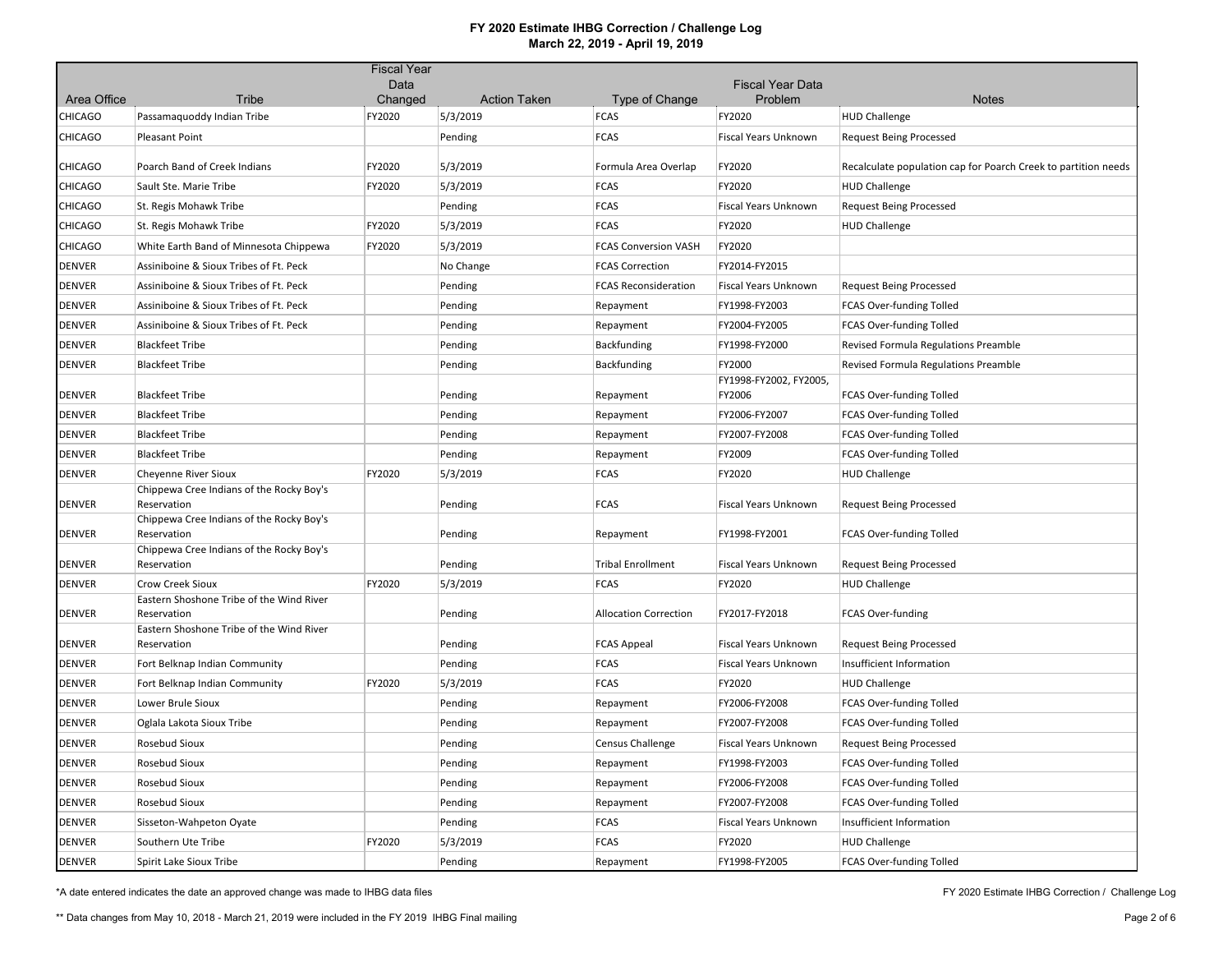|                 |                                          | <b>Fiscal Year</b><br>Data |                     |                              | <b>Fiscal Year Data</b>     |                                                                |
|-----------------|------------------------------------------|----------------------------|---------------------|------------------------------|-----------------------------|----------------------------------------------------------------|
| Area Office     | Tribe                                    | Changed                    | <b>Action Taken</b> | Type of Change               | Problem                     | <b>Notes</b>                                                   |
| <b>DENVER</b>   | Three Affiliated Tribes of Fort Berthold |                            | Pending             | Repayment                    | FY2006-FY2008               | FCAS Over-funding Tolled                                       |
| <b>DENVER</b>   | Three Affiliated Tribes of Fort Berthold |                            | Pending             | Repayment                    | FY2008                      | FCAS Over-funding Tolled                                       |
| <b>DENVER</b>   | Turtle Mountain Band of Chippewa         |                            | Pending             | <b>FCAS</b>                  | <b>Fiscal Years Unknown</b> | <b>Request Being Processed</b>                                 |
| <b>DENVER</b>   | Turtle Mountain Band of Chippewa         |                            | Pending             | Repayment                    | FY 2008                     | FCAS Over-funding Tolled                                       |
| <b>DENVER</b>   | Turtle Mountain Band of Chippewa         |                            | Pending             | Repayment                    | FY2005-FY2008               | FCAS Over-funding Tolled                                       |
| <b>DENVER</b>   | Turtle Mountain Band of Chippewa         |                            | Pending             | Repayment                    | FY2006-FY2008               | FCAS Over-funding Tolled                                       |
| <b>DENVER</b>   | Turtle Mountain Band of Chippewa         |                            | Pending             | Repayment                    | FY2008                      | FCAS Over-funding Tolled                                       |
| <b>DENVER</b>   | Ute Mountain Tribe                       | FY2020                     | 5/3/2019            | <b>FCAS</b>                  | FY2020                      | <b>HUD Challenge</b>                                           |
| <b>DENVER</b>   | Winnebago Tribe                          |                            | Pending             | Repayment                    | FY2000-FY2002               | FCAS Over-funding Tolled                                       |
| <b>DENVER</b>   | Winnebago Tribe                          |                            | Pending             | Repayment                    | FY2007-FY2008               | FCAS Over-funding Tolled                                       |
| OKLAHOMA        | Absentee-Shawnee                         |                            | Pending             | Repayment                    | FY2000-FY2004               | FCAS Over-funding Tolled                                       |
| OKLAHOMA        | Absentee-Shawnee                         |                            | Pending             | Repayment                    | FY2006-FY2008               | <b>FCAS Over-funding Tolled</b>                                |
| OKLAHOMA        | Absentee-Shawnee                         |                            | Pending             | Repayment                    | FY2007-FY2008               | FCAS Over-funding Tolled                                       |
| <b>OKLAHOMA</b> | Absentee-Shawnee                         | FY2020                     | 5/3/2019            | <b>FCAS</b>                  | FY2020                      | <b>HUD Challenge</b>                                           |
| OKLAHOMA        | Alabama-Quassarte Tribal Town            | FY2020                     | 5/3/2019            | Formula Area Overlap         | FY2020                      | Use TRSAIP to partition needs data among all tribes in overlap |
| OKLAHOMA        | Alabama-Quassarte Tribal Town            | FY2020                     | 5/3/2019            | <b>Tribal Enrollment</b>     | FY2020                      |                                                                |
| OKLAHOMA        | Apache Tribe                             | FY2020                     | 5/3/2019            | <b>FCAS</b>                  | FY2020                      | <b>HUD Challenge</b>                                           |
| OKLAHOMA        | <b>Cherokee Nation</b>                   | FY2020                     | 5/3/2019            | <b>Allocation Correction</b> | FY2018                      | <b>FCAS Continued Eligibility Documented</b>                   |
| OKLAHOMA        | <b>Cherokee Nation</b>                   | FY2020                     | 5/3/2019            | <b>FCAS</b>                  | FY2020                      | <b>HUD Challenge</b>                                           |
| OKLAHOMA        | Cheyenne and Arapaho Tribes              | FY2020                     | 5/3/2019            | <b>FCAS</b>                  | FY2020                      | <b>HUD Challenge</b>                                           |
| OKLAHOMA        | Chickasaw Nation                         | FY2020                     | 5/3/2019            | <b>FCAS</b>                  | FY2020                      | <b>HUD Challenge</b>                                           |
| OKLAHOMA        | Choctaw Nation                           |                            | Pending             | Repayment                    | FY2001                      | <b>FCAS Over-funding Tolled</b>                                |
| <b>OKLAHOMA</b> | <b>Choctaw Nation</b>                    |                            | Pending             | Repayment                    | FY2008                      | FCAS Over-funding Tolled                                       |
| OKLAHOMA        | Choctaw Nation                           | FY2020                     | 5/3/2019            | <b>FCAS</b>                  | FY2020                      | <b>HUD Challenge</b>                                           |
| OKLAHOMA        | <b>Kaw Nation</b>                        |                            | Pending             | <b>FCAS</b>                  | <b>Fiscal Years Unknown</b> | Insufficient Information                                       |
| OKLAHOMA        | <b>Kaw Nation</b>                        | FY2020                     | 5/3/2019            | <b>FCAS</b>                  | FY2020                      | <b>HUD Challenge</b>                                           |
| <b>OKLAHOMA</b> | Kialegee Tribal Town                     | FY2020                     | 5/3/2019            | Formula Area Overlap         | FY2020                      | Use TRSAIP to partition needs data among all tribes in overlap |
| <b>OKLAHOMA</b> | Kiowa Tribe                              | FY2020                     | 5/3/2019            | <b>FCAS</b>                  | FY2020                      | <b>HUD Challenge</b>                                           |
| OKLAHOMA        | Muscogee (Creek) Nation                  | FY2020                     | 5/3/2019            | <b>FCAS</b>                  | FY2020                      | <b>HUD Challenge</b>                                           |
| OKLAHOMA        | Muscogee (Creek) Nation                  | FY2020                     | 5/3/2019            | Formula Area Overlap         | FY2020                      | Use TRSAIP to partition needs data among all tribes in overlap |
| OKLAHOMA        | Peoria Tribe                             | FY2020                     | 5/3/2019            | <b>FCAS</b>                  | FY2020                      | <b>HUD Challenge</b>                                           |
| OKLAHOMA        | <b>Seminole Nation</b>                   |                            | Pending             | Repayment                    | FY1999-FY2004               | Section 8 Over-funding Tolled                                  |
| OKLAHOMA        | Seminole Nation                          |                            | Pending             | Repayment                    | FY2002, FY2008              | <b>FCAS Over-funding Tolled</b>                                |
| OKLAHOMA        | Seminole Nation                          |                            | Pending             | Repayment                    | FY2006-FY2008               | <b>FCAS Over-funding Tolled</b>                                |
| OKLAHOMA        | <b>Seminole Nation</b>                   |                            | Pending             | Repayment                    | FY2008                      | FCAS Over-funding Tolled                                       |
| <b>OKLAHOMA</b> | Seminole Nation                          | FY2020                     | 5/3/2019            | <b>FCAS</b>                  | FY2020                      | <b>HUD Challenge</b>                                           |

\*A date entered indicates the date an approved change was made to IHBG data files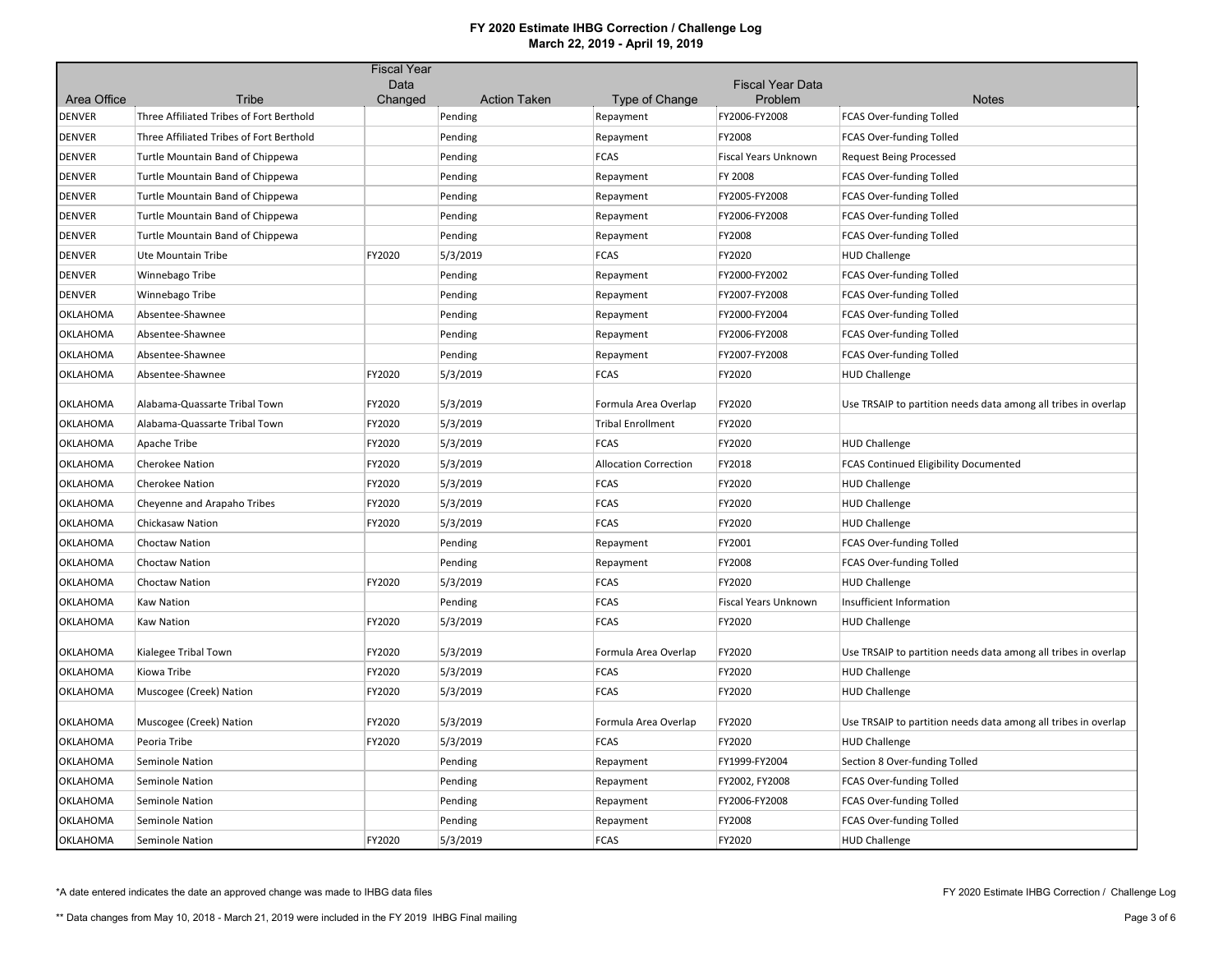|                |                                                    | <b>Fiscal Year</b> |                     |                                        |                                    |                                                                |
|----------------|----------------------------------------------------|--------------------|---------------------|----------------------------------------|------------------------------------|----------------------------------------------------------------|
| Area Office    | Tribe                                              | Data<br>Changed    | <b>Action Taken</b> | Type of Change                         | <b>Fiscal Year Data</b><br>Problem | <b>Notes</b>                                                   |
|                |                                                    |                    |                     |                                        |                                    |                                                                |
| OKLAHOMA       | Thlopthlocco Tribal Town                           | FY2020             | 5/3/2019            | Formula Area Overlap                   | FY2020                             | Use TRSAIP to partition needs data among all tribes in overlap |
| PHOENIX        | Acoma Pueblo                                       |                    | Pending             | Repayment                              | FY2002-FY2008                      | <b>FCAS Over-funding Tolled</b>                                |
| PHOENIX        | Acoma Pueblo                                       |                    | Pending             | Repayment                              | FY2004-FY2006                      | <b>FCAS Over-funding Tolled</b>                                |
| <b>PHOENIX</b> | Acoma Pueblo                                       |                    | Pending             | Repayment                              | FY2006-FY2008                      | <b>FCAS Over-funding Tolled</b>                                |
| PHOENIX        | Acoma Pueblo                                       |                    | Pending             | Repayment                              | FY2008                             | FCAS Over-funding Tolled                                       |
| <b>PHOENIX</b> | <b>Big Pine Paiute Tribe</b>                       |                    | Pending             | Repayment                              | FY2000-FY2007                      | FCAS Over-funding Tolled                                       |
| <b>PHOENIX</b> | <b>Big Pine Paiute Tribe</b>                       |                    | Pending             | Repayment                              | FY2002-FY2003                      | FCAS Over-funding Tolled                                       |
| <b>PHOENIX</b> | Capitan Grande Band of Diegueno Mission<br>Indians |                    | Pending             | <b>FCAS</b>                            | Fiscal Years Unknown               | <b>Request Being Processed</b>                                 |
| <b>PHOENIX</b> | Capitan Grande Band of Diegueno Mission<br>Indians | FY2020             | 5/3/2019            | <b>FCAS Conveyance</b>                 | FY2020                             |                                                                |
| <b>PHOENIX</b> | Colorado River Indian Tribes                       |                    | Pending             | <b>FCAS</b>                            | Fiscal Years Unknown               | <b>Request Being Processed</b>                                 |
| PHOENIX        | Dry Creek Rancheria                                |                    | Pending             | <b>Tribal Enrollment</b>               | Fiscal Years Unknown               | <b>Request Being Processed</b>                                 |
| <b>PHOENIX</b> | Fallon Paiute-Shoshone Tribe                       |                    | Pending             | <b>Allocation Correction</b>           | FY2016-FY2018                      | <b>FCAS Over-funding</b>                                       |
| <b>PHOENIX</b> | Fallon Paiute-Shoshone Tribe                       |                    | Pending             | <b>FCAS</b>                            | Fiscal Years Unknown               | Insufficient Information                                       |
| PHOENIX        | Fallon Paiute-Shoshone Tribe                       |                    | Pending             | <b>FCAS Appeal</b>                     | Fiscal Years Unknown               | <b>Request Being Processed</b>                                 |
| PHOENIX        | Fort Bidwell                                       | FY2020             | 5/3/2019            | Formula Area Overlap                   | FY2020                             | Use TRSAIP to partition needs data among all tribes in overlap |
| PHOENIX        | Gila River                                         | FY2020             | 5/3/2019            | <b>FCAS</b>                            | FY2020                             | <b>HUD Challenge</b>                                           |
| <b>PHOENIX</b> | Habematolel Pomo of Upper Lake                     | FY2020             | 5/3/2019            | <b>Tribal Enrollment</b>               | FY2020                             |                                                                |
| PHOENIX        | Hoopa Valley                                       | FY2020             | 5/3/2019            | <b>FCAS</b>                            | FY2020                             | <b>HUD Challenge</b>                                           |
| PHOENIX        | Hopi                                               |                    | Pending             | <b>Allocation Correction</b><br>Appeal | FY2012-FY2015                      | <b>FCAS Over-funding</b>                                       |
| <b>PHOENIX</b> | Hopi                                               |                    | Pending             | <b>FCAS Reconsideration</b>            | Fiscal Years Unknown               | <b>Request Being Processed</b>                                 |
| PHOENIX        | Isleta Pueblo                                      |                    | Pending             | Repayment                              | FY1998-FY2002                      | FCAS Over-funding Tolled                                       |
| <b>PHOENIX</b> | Karuk Tribe                                        | FY2020             | 5/3/2019            | Formula Area Overlap                   | FY2020                             | Use TRSAIP to partition needs data among all tribes in overlap |
| <b>PHOENIX</b> | Lone Pine Paiute-Shoshone                          |                    | Pending             | <b>FCAS</b>                            | Fiscal Years Unknown               | <b>Request Being Processed</b>                                 |
| <b>PHOENIX</b> | Lone Pine Paiute-Shoshone                          |                    | Pending             | Formula Area                           | FY2013-FY2020                      | <b>HUD Challenge</b>                                           |
| PHOENIX        | Mechoopda Indian Tribe of Chico Rancheria          |                    | Pending             | <b>Tribal Enrollment</b>               | Fiscal Years Unknown               | <b>Request Being Processed</b>                                 |
| PHOENIX        | Mescalero Apache Tribe                             | FY2020             | 5/3/2019            | <b>FCAS Conveyance</b>                 | FY2020                             |                                                                |
| <b>PHOENIX</b> | Nambe Pueblo                                       |                    | Pending             | Repayment                              | FY2006-FY2008                      | FCAS Over-funding Tolled                                       |
| PHOENIX        | Navajo Nation                                      |                    | Pending             | <b>Allocation Correction</b>           | FY2005-FY2008                      | Data Entry Error                                               |
| PHOENIX        | Navajo Nation                                      |                    | Pending             | <b>Allocation Correction</b>           | FY2006-FY2008                      | Data Entry Error                                               |
| <b>PHOENIX</b> | Navajo Nation                                      |                    | Pending             | <b>Allocation Correction</b>           | FY2012-FY2017                      | FCAS Over-funding/Continued Eligibility Documented             |
| <b>PHOENIX</b> | Navajo Nation                                      |                    | Pending             | Backfunding                            | FY1998-FY1999                      | Revised Formula Regulations Preamble                           |
| PHOENIX        | Navajo Nation                                      |                    | Pending             | <b>FCAS</b>                            | <b>Fiscal Years Unknown</b>        | Insufficient Information                                       |
| <b>PHOENIX</b> | Navajo Nation                                      |                    | Pending             | <b>FCAS Appeal</b>                     | Fiscal Years Unknown               | <b>Request Being Processed</b>                                 |
| <b>PHOENIX</b> | Navajo Nation                                      |                    | Pending             | Repayment                              | FY1999-FY2008                      | FCAS Over-funding Tolled                                       |
| <b>PHOENIX</b> | Navajo Nation                                      |                    | Pending             | Repayment                              | FY2001-FY2008                      | <b>FCAS Over-funding Tolled</b>                                |

\*A date entered indicates the date an approved change was made to IHBG data files

FY 2020 Estimate IHBG Correction / Challenge Log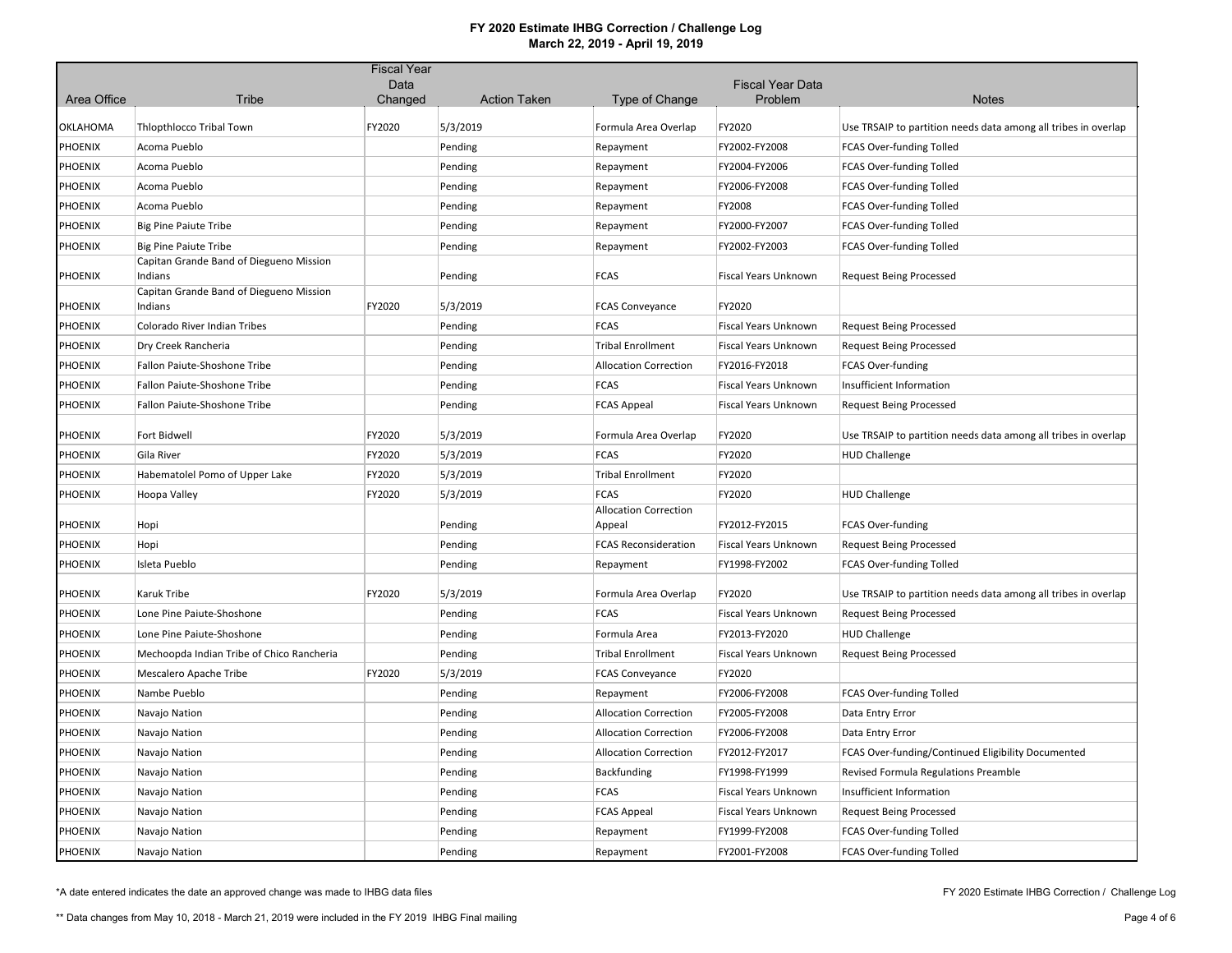|                |                                               | <b>Fiscal Year</b> |                     |                                        |                                    |                                                                |
|----------------|-----------------------------------------------|--------------------|---------------------|----------------------------------------|------------------------------------|----------------------------------------------------------------|
| Area Office    | Tribe                                         | Data<br>Changed    | <b>Action Taken</b> | Type of Change                         | <b>Fiscal Year Data</b><br>Problem | <b>Notes</b>                                                   |
| PHOENIX        | Navajo Nation                                 |                    | Pending             | Repayment                              | FY2002-FY2008                      | <b>FCAS Over-funding Tolled</b>                                |
| <b>PHOENIX</b> | Navajo Nation                                 |                    | Pending             | Repayment                              | FY2003-FY2008                      | FCAS Over-funding Tolled                                       |
| PHOENIX        | Navajo Nation                                 |                    | Pending             | Repayment                              | FY2004-FY2008                      | <b>FCAS Over-funding Tolled</b>                                |
| <b>PHOENIX</b> | Navajo Nation                                 |                    | Pending             | Repayment                              | FY2007                             | FCAS Over-funding Tolled                                       |
| <b>PHOENIX</b> | Navajo Nation                                 |                    | Pending             | Repayment                              | FY2008                             | FCAS Over-funding Tolled                                       |
| <b>PHOENIX</b> | Navajo Nation                                 | FY2020             | 5/3/2019            | <b>Allocation Correction</b>           | FY2017-FY2018                      | FCAS Over-funding/Continued Eligibility Documented             |
| PHOENIX        | Navajo Nation                                 | FY2020             | 5/3/2019            | <b>FCAS</b>                            | FY2020                             | <b>HUD Challenge</b>                                           |
| <b>PHOENIX</b> | Paiute-Shoshone of Bishop Colony              | FY2020             | 5/3/2019            | <b>FCAS</b>                            | FY2020                             | <b>HUD Challenge</b>                                           |
|                |                                               |                    |                     |                                        |                                    |                                                                |
| PHOENIX        | Quartz Valley Indian Community                | FY2020             | 5/3/2019            | Formula Area Overlap                   | FY2020                             | Use TRSAIP to partition needs data among all tribes in overlap |
| PHOENIX        | Rincon Band of Luiseno Mission Indians        |                    | No Change           | <b>FCAS Conveyance</b>                 | FY2020                             |                                                                |
| <b>PHOENIX</b> | Rohnerville Rancheria                         |                    | Pending             | Formula Area                           | Fiscal Years Unknown               | <b>Request Being Processed</b>                                 |
| <b>PHOENIX</b> | Salt River Pima-Maricopa Indian Community     |                    | Pending             | <b>Allocation Correction</b>           | FY2001-FY2009                      | <b>Continued Eligibility Documented</b>                        |
| <b>PHOENIX</b> | Salt River Pima-Maricopa Indian Community     |                    | Pending             | <b>Allocation Correction</b>           | FY2010-FY2013                      | FCAS Over-funding                                              |
| <b>PHOENIX</b> | Salt River Pima-Maricopa Indian Community     |                    | Pending             | <b>Allocation Correction</b><br>Appeal | FY2003-FY2015                      | <b>FCAS Over-funding</b>                                       |
| PHOENIX        | Salt River Pima-Maricopa Indian Community     |                    | Pending             | <b>FCAS</b>                            | Fiscal Years Unknown               | <b>FCAS Update</b>                                             |
| PHOENIX        | Salt River Pima-Maricopa Indian Community     |                    | Pending             | <b>FCAS</b>                            | Fiscal Years Unknown               | <b>HUD Challenge</b>                                           |
| <b>PHOENIX</b> | Salt River Pima-Maricopa Indian Community     |                    | Pending             | <b>FCAS Correction</b>                 | FY2007-FY2016                      |                                                                |
| <b>PHOENIX</b> | Salt River Pima-Maricopa Indian Community     |                    | Pending             | <b>FCAS Reconsideration</b>            | Fiscal Years Unknown               |                                                                |
| <b>PHOENIX</b> | Salt River Pima-Maricopa Indian Community     |                    | Pending             | <b>FCAS Reconsideration</b>            | Fiscal Years Unknown               | <b>Request Being Processed</b>                                 |
| <b>PHOENIX</b> | San Carlos Apache                             | FY2020             | 5/3/2019            | <b>FCAS</b>                            | FY2020                             | <b>HUD Challenge</b>                                           |
| <b>PHOENIX</b> | Santa Clara Pueblo                            | FY2020             | 5/3/2019            | <b>FCAS Correction</b>                 | FY2020                             |                                                                |
| PHOENIX        | Te-Moak                                       |                    | Pending             | <b>FCAS Appeal</b>                     | Fiscal Years Unknown               | <b>Request Being Processed</b>                                 |
| <b>PHOENIX</b> | Tohono O'Odham Nation                         |                    | Pending             | <b>FCAS</b>                            | Fiscal Years Unknown               | <b>Request Being Processed</b>                                 |
| <b>PHOENIX</b> | Tohono O'Odham Nation                         | FY2020             | 5/3/2019            | <b>FCAS</b>                            | FY2020                             | <b>HUD Challenge</b>                                           |
| <b>PHOENIX</b> | Tolowa Dee-ni' Nation (Smith River Rancheria) | FY2020             | 5/3/2019            | Formula Area Overlap                   | FY2020                             | Use TRSAIP to partition needs data among all tribes in overlap |
| <b>PHOENIX</b> | Tule River Indian Tribe                       |                    | Pending             | <b>FCAS</b>                            | FY2018-FY2020                      | <b>HUD Challenge</b>                                           |
| <b>PHOENIX</b> | Walker River Paiute Tribe                     |                    | Pending             | Repayment                              | FY2006-FY2008                      | FCAS Over-funding Tolled                                       |
| PHOENIX        | Walker River Paiute Tribe                     |                    | Pending             | Repayment                              | FY2008                             | FCAS Over-funding Tolled                                       |
| PHOENIX        | White Mountain Apache (Fort Apache)           |                    | Pending             | <b>Allocation Correction</b>           | FY2016-FY2018                      | FCAS Over-funding/Continued Eligibility Documented             |
| <b>PHOENIX</b> | White Mountain Apache (Fort Apache)           |                    | Pending             | <b>FCAS Appeal</b>                     | Fiscal Years Unknown               | <b>Request Being Processed</b>                                 |
| <b>PHOENIX</b> | White Mountain Apache (Fort Apache)           | FY2020             | 5/3/2019            | <b>FCAS</b>                            | FY2020                             | <b>HUD Challenge</b>                                           |
| <b>PHOENIX</b> | Ysleta Del Sur Pueblo                         |                    | Pending             | <b>FCAS</b>                            | Fiscal Years Unknown               | <b>Request Being Processed</b>                                 |
| <b>PHOENIX</b> | Yurok Tribe                                   | FY2020             | 5/3/2019            | Formula Area Overlap                   | FY2020                             | Use TRSAIP to partition needs data among all tribes in overlap |
| PHOENIX        | Zuni Tribe                                    |                    | Pending             | Repayment                              | FY 2001-FY2009                     | <b>FCAS Over-funding Tolled</b>                                |
| <b>PHOENIX</b> | Zuni Tribe                                    |                    | Pending             | Repayment                              | FY1998-FY2006                      | <b>FCAS Over-funding Tolled</b>                                |
| PHOENIX        | Zuni Tribe                                    |                    | Pending             | Repayment                              | FY2001-FY2008                      | <b>FCAS Over-funding Tolled</b>                                |

\*A date entered indicates the date an approved change was made to IHBG data files

FY 2020 Estimate IHBG Correction / Challenge Log